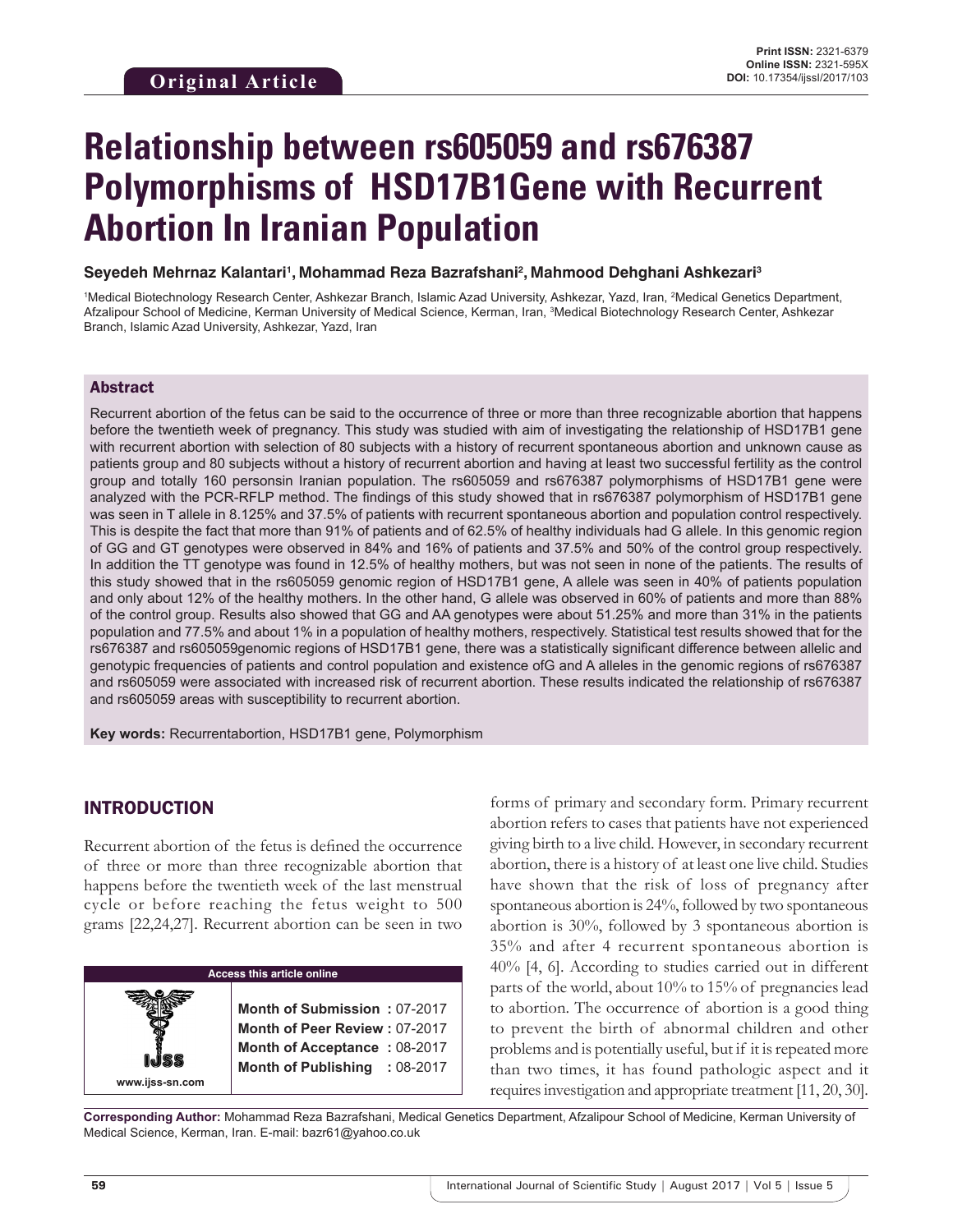Recurrent abortion affects 2% to 5% of pregnant women[25]. Several factors are involved in the pathogenesis of recurrent abortion. 50% of recurrent abortion include anatomical, immunological, genetic and endocrine causes and environmental factors. However, in about half the cases, the cause of abortion is uncertain [3,10, 26]. On average, about 17% to 20% of women with recurrent abortion have an endocrine disorder [9]. The most important endocrine factors that cause recurrent abortion include luteal phase defect, polycystic ovarian syndrome, diabetes, thyroid and prolactin secretion disorders [4, 12, 29]. The role of steroid hormones of estrogen and progesterone during pregnancy has been proven. Studies have shown that the amount of these hormones during pregnancy increases [21]. Progesterone prepares the endometrium for blastocyst implantation and controls the development of endometrium. Estradiol increased before ovulation carries out proliferation and differentiation of uterine epithelial cells, that progesterone subsequently causes proliferation and differentiation of stromal cells. Progesterone influences on the endometrium through specific receptors that their expression is controlled by estrogen [18]. HSD17B1 gene is located on 17q11-q21 chromosome. This gene usually occurs only in the placenta,breast epithelial cells and endometrium. The product of this gene is an enzyme called 17-beta-hydroxy steroid dehydrogenase type 1 (HSD17B1 or 17β-HSD1) that regulates different biological activities, especially in the case of steroid hormones [17]. The rs676387 region is one of the most important areas of polymorphic HSD17B1 gene and its distance from the farthest polymorph identified 318 base pairs. This area is located in intron 4 of HSD17B1 gene [16]. Perhaps the rs605059 polymorphism that is located in 313 codon and 6 exon and at 1954 nucleotide from the start of transcription of HSD17B1 gene and the glycine amino acid converts to serine amino acid known the most important and most famous area of the polymorphic gene [7, 8, 16, 19]. Although there is no doubt about the importance of HSD17B1 gene on process that leads to staying healthy or abortion, our knowledge about the role of this gene and enzyme which is coded by it is increasing day by day. Khaleghparast and colleagues in 2011 were examined the relationship between C677T and A1298C polymorphisms in MTHFR gene with recurrent abortion. Two MTHFR gene polymorphisms were studied with polymerase chain reaction and PCR products enzyme digestion with restriction endonuclease enzymes. There was interaction between two C677T and A1298C polymorphisms. 17 persons of the case group and 5 persons of the control group were heterozygous for the C677T polymorphism. The T mutant allele frequency in women with abortion was more than women in the control group. A1298C polymorphism frequency among women with recurrent

abortion and women in the control group was 63.3% and 50%. The obtained results in this study showed that none of the MTHFR polymorphisms, can not explain the cause of recurrent abortion in women. Shakarami and colleagues in 2013 studied the relationship between spontaneous abortion and Plasminogen Activator Inhibitor-1 gene polymorphism (PAI-1) in Iranian patients. In this study for (4G/5G) PAI-1 polymorphism, the frequency of 4G mutant allele in women with recurrent abortion obtained 42% and for women in the control group obtained 30%, respectively, which it represents a significant increase of 4G allele in the patient population to the control group. Results of 4G/4G genotype with 17% frequency in the patient group and 5% in the control group showed a significant increase 4G/4G genotype in patients group. According to the results, it seems women with recurrent abortion faced with 4G allele and 4G/4G genotype more. Abbasi Rad and colleagues in 2013 compared the area of 3279A/C polymorphism of Foxp3 gene in women with recurrent abortion and control group. The findings of this study showed that the frequency of three CC, AC and AA genotypes in patients with recurrent abortion was 58.8%, 25% and 16.2% respectively and in control group was 52.2%, 21.2% and 26.2%. Statistical analysis showed that there was no significant differences in genotype frequency of 3279 place of Foxp3 gene between the control group and women with recurrent abortion. Ahmadi and colleagues in 2013 studied the relationship of GSTM1 gene polymorphism and abortion in Guilan province. This study was case-control in which genomic DNA extraction was performed from the blood of 80 patients with abortions and 100 healthy persons for controls. PCR analysis was performed in two stages: Internal Standard-Controlled PCR and Nested PCR. The results showed that 37.5% of cases with abortion had GSTM1 null genotype and 12% removal was observed in healthy subjects. Distribution of active GSTM1 genotypes showed a significant difference in patient and control groups, so that the frequency of AA or AO genotypes for GSTM1 gene was 88% for patients and was 15% for the control group. They concluded that GSTM1 gene homozygous deletion in Guilan women is probably a risk factor for spontaneous abortion. Jaber and Sharif in 2014 studied the relationship between functional polymorphisms of interleukin-21 gene (rs2055979 G/T and rs13143866 A/G) and Foxp3 gene (rs2232365 A/G and rs3761548 A/C) with recurrent abortion. The population included 100 patients with recurrent abortion and 100 healthy people with no history of recurrent abortion, all of whom were selected from Palestinian women in the Gaza Strip. In this study, PCR-RFLP method was used to determine the genotype of subjects. The findings showed that the gene and genotype frequencies for interleukin-21 gene polymorphisms were not statistically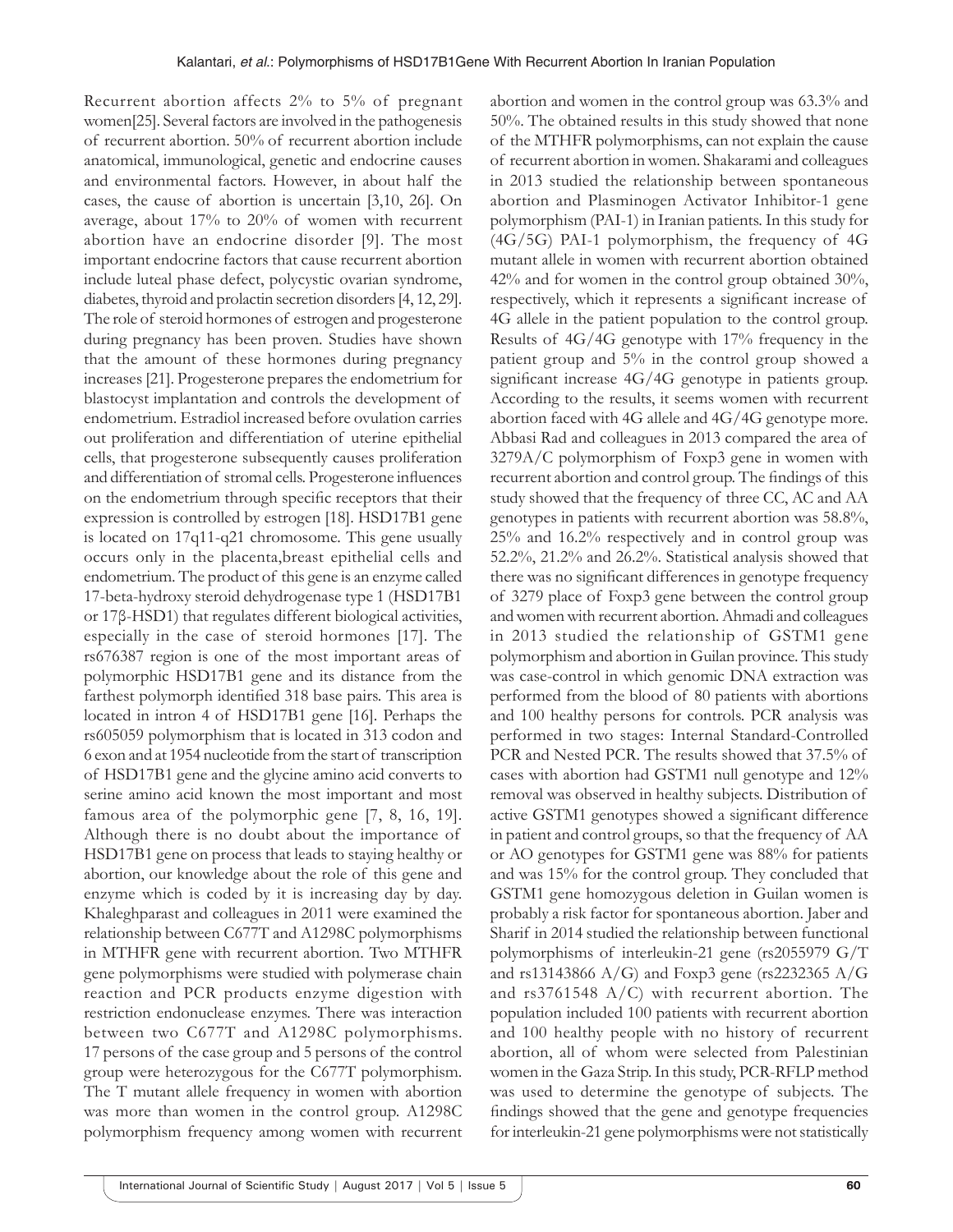different between patients and control group. This fact rejected the possibly of interleukin-21 gene polymorphisms relationship with abortion in the studied population. The frequency of gene and genotype for rs2232365 A/G and rs3761548 A/C polymorphisms of Foxp3 gene were different in patients and control group which represents the association of these polymorphisms with the risk of recurrent abortion. Chen and colleagues in 2015 by studying the effect of Plasminogen Activator Inhibitor-1 gene polymorphisms (PAI-1) on the risk of recurrent abortion showed that there was a relationship between the -675 G/A  $(4G/5G)$  polymorphism area of this gene and recurrent abortion. However, no association was obser ved between polymorphism of genomic region -844G/A of PAI1 gene and the risk of recurrent abortion. Xu and colleagues in 2015 examined the relationship between vascular endothelialgrowth factor (VEGF) gene polymorphisms and risk of recurrent abortion in 11 populations from different parts of the world. A total of 1832 patients with recurrent abortion and 2271 normal subjects were evaluated. Statistical analysis showed that of rs1570360, rs3025039, rs2010963 and rs3025020 genomic regionspolymorphism of VEGF gene were associated with the risk of recurrent abortion.

# MATERIALS AND METHODS

In this study, 80 patients were selected with a history of unexplained recurrent abortion with unknown cause as patient group and 80 persons as control group and were studied. All experiments of this research were performed in the laboratory of medical genetics doctor MohammadReza Bazrafshani (Kerman). At first, in order to prevent clotting of sampled blood, 1ml EDTA 10% was added to 10ml of blood. Then 9ml of Cell LysisBuffer (CLB) solution was poured in a test tube and 3ml of whole blood were added to it. This was done to lubricate of cells. Then samples were centrifuged at around 2500 rpm for 10 minutes. After centrifugation the supernatant was discarded and the remaining sediment was kept at the bottom of the tube. Then 5ml of TKM1solution was added to the remaining sediment to break lymphocyte cell walls and its contents release to extract DNA. The tube was centrifuged at 2500 rpm for 10 minutes and then the supernatant was discarded. This time a white precipitate remained at the end of the tube. Then to remove proteins from the environment and to obtain purer DNA, on white deposit remained at the end of the tube, the amount of 1.5mlTKM2solutionwith 100 µlSodium Dodecyl Sulfate (SDS)-10% was added and the tube was placed within the water bath for 30 minutes at 65 ° C. After the solution was almost transparent in tube, 570 µl of NaCl-6 M was added to it, and it was centrifuged at 2900 rpm for 10 minutes. Then, 4ml of 96% cold alcohol was poured in a sterile test tube and after centrifugation the supernatant was added to a tube containing 96% alcohol. In next step, the door of the tube was blocked with parafilm and the tube was shaken gently to form the DNA in it. Then in 1.5ml micro tubes, 1ml of 70% alcohol was poured and the formed DNA in the tube gently transferred with pipette tip to micro tubes. Then micro tubes were centrifuged at 12000 rpm for 5 minutes. After the end of centrifugation white sediment were seen at the bottom of micro tubes. The supernatant was discarded and micro tubes with open doors were put in the area for 10 to 15 minutes for drying. At the end, the amount of 300 µl of Tris- EDTA (TE) that is the liquid holder for DNA was added the deposition. Then micro tubes were incubated in the incubator overnight at 37° C to dissolve DNA completely. The next day, DNA was ready to use for polymerase chain reaction. For HSD17B1 gene, for each sample three polymerase chain reaction were done by using thermo cycler instruments and with specific primers for the rs676387 and rs605059 regions. Characteristics of primers and restriction enzymes used to determine HSD17B1 gene polymorphisms is shown in Table 1. Program of PCR for rs605059 region includes denaturation for 5 min at 95 ° C and then 32 cycles of 30 seconds at 94 ° C, 40 seconds at 60 $\degree$  C (to connect primer), 40 seconds at 72 $\degree$  C and finally 10 minutes at 72 ° C, respectively. Program of PCR for rs676387 region also includes denaturation at 95 ° C for 5 minutes and then 30 cycles of 30 seconds at 95  $\degree$  C, 30 seconds at 58.5 ° C (to connect primer), 30 seconds at 72 ° C and 72 ° C for 10 minutes at the end.

After the end of polymerase chain reaction, amplified products were digested by restriction enzymes. BtsI enzyme was used to for the rs605059 region polymorphism and the BclI enzyme was used to identify the polymorphism of the rs676387 region. Operating temperature for BtsI and

**Table 1: Restriction enzymes, primers sequences and their connection temperature to detect HSD17B1 gene polymorphisms**

| <b>Region</b> | <b>Primers sequence</b>                     | <b>Connection temperature</b> | <b>Restriction enzymes</b> | Length of parts |
|---------------|---------------------------------------------|-------------------------------|----------------------------|-----------------|
| rs605059      | Sense: 5'-ATGCACCGGGAAGTGTTC -3'            | 60                            | <b>Btsl</b>                | A: 396          |
|               | Antisense: 5'-GATGGGGGTCTCACTGTGTT-3'       |                               |                            | G: 105, 291     |
| rs676387      | Sense: 5'-ACACCTTCTCCATGAAGGCGGTGTG -3'     | 58.5                          | <b>B</b> cll               | G: 190          |
|               | Antisense: 5'-CCGCGTTTCAAATGTTCTGGTGATC -3' |                               |                            | T: 75, 115      |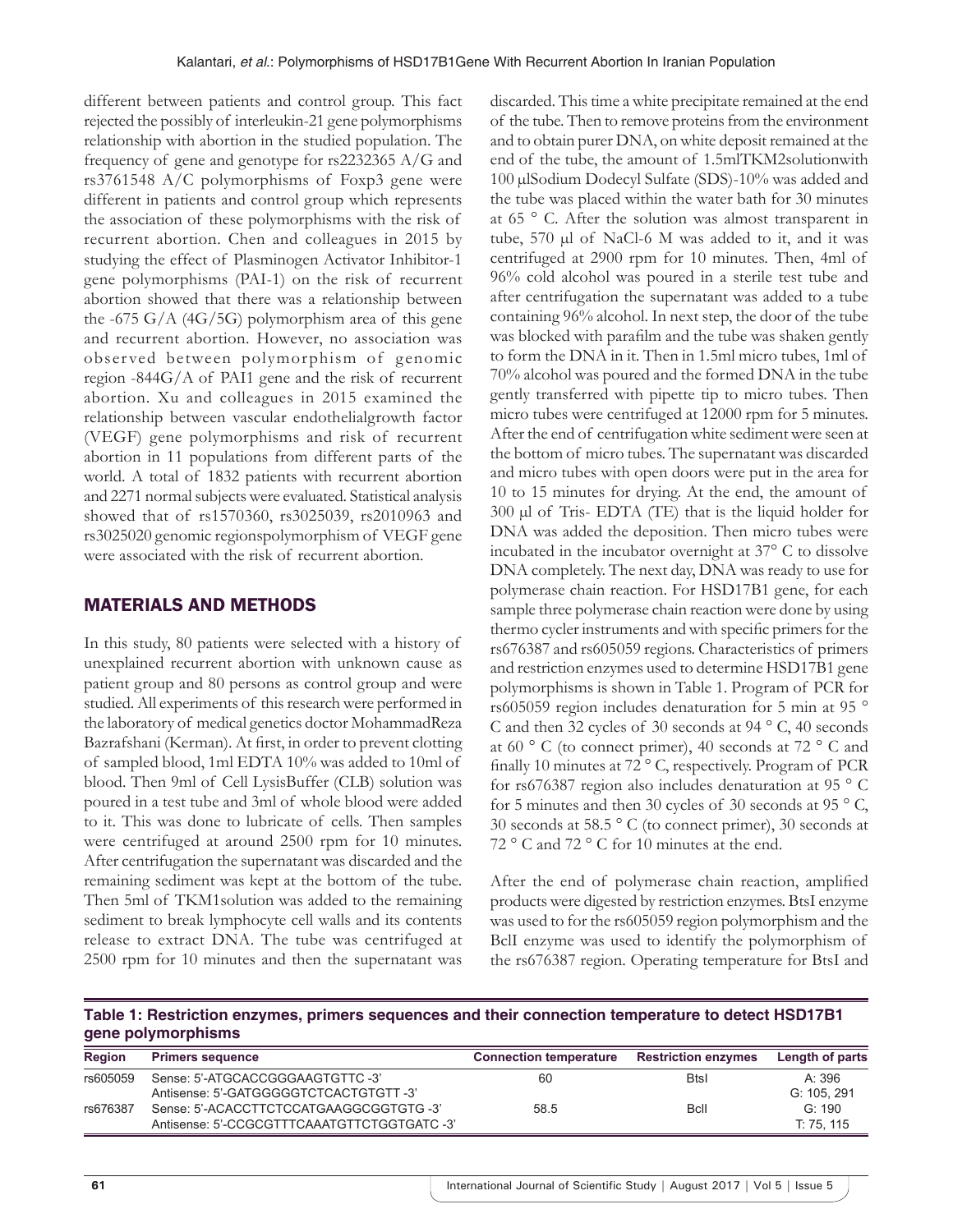BclI enzymes were55 ° C. Restriction enzymes and DNA product size after digestion have been shown in Table 1. To do this task, the amount of 10 µl of PCR product was added to  $3 \mu$  of enzyme buffer, and  $10 \text{ units of that enzyme}$ (approximately  $0.5 \mu$ l) and  $17.5 \mu$ l of distilled water and it was placed for 4 hours in a water bath at a temperature of 55 ° C. Then by disabling the enzyme at 95 ° C, digested products were electrophoresed in 2% agarose gel. After electrophoresis of the samples, the agarose gel was transferred to the vessel containing 0.5µg/ml ethidium bromide and it remained in it for 20 minutes. After data collection, the analysis was performed using SPSS v.19 software. Genotypic and allelic frequencies distribution comparison were performed using the chi-square test. In all tests, the level of 5% probability was considered as significant level.

# RESULTS

DNA pattern of population control subjects and patients with recurrent abortion for the rs676387 region of HSD17B1 gene was shown in Figures 1 and 2. Population control and patient genotype for this genomic region in were proposed in Tables 2 and 3. In the rs676387 area of HSD17B1 gene, in the presence of T allele, the presence of BclI restriction enzyme, Polymerase chain reaction products were cut and two pieces and finally two DNA bands with molecular weights of 75 and 115 bp were seen. But in the presence of G allele, BclI restriction enzyme failed to cut in DNA piece of PCR amplified from the incision and thus in gels resulting from sample electrophoresis, a single band of 190 bpwas seen. Accordingly, TT genotypes with the dual-band of 75 and 115 bp and GG genotypes with a

190 bp were detected. In the GT genotypes, all three bands of 75, 115 and 190 bp were seen. The findings showed that the T allele was observed at 8.125% and 37.5% of patients with recurrent abortion and population control. However, 91.875% of patients with recurrent abortion and 62.5% of healthy individuals had G allele. Statistical tests showed that for the rs676387 region of HSD17B1 gene there was a difference between G and T alleles frequency in a population of patients with recurrent abortion and population control in the 1% probability level.

The frequency of genotypes showed that 67 persons (83.75%) of tested patients and 30 persons (37.5%) of the control group were carrying the GG genotype. The 16.25%



**Figure 1: The DNA pattern of population control for the rs676387 region of HSD17B1 gene**



**Figure 2: The DNA pattern of patients population with recurrent abortion for the rs676387 region of HSD17B1 gene**

| Table 2: Genotype of control group for the rs676387 genomic region of HSD17B1 gene |          |               |           |               |          |               |           |  |
|------------------------------------------------------------------------------------|----------|---------------|-----------|---------------|----------|---------------|-----------|--|
| <b>Person</b>                                                                      | Genotype | <b>Person</b> | Genotype  | <b>Person</b> | Genotype | <b>Person</b> | Genotype  |  |
|                                                                                    | GT       | 21            | GT        | 41            | GT       | 61            | GG        |  |
| 2                                                                                  | ТT       | 22            | GT        | 42            | TT       | 62            | GG        |  |
| 3                                                                                  | GT       | 23            | GT        | 43            | GT       | 63            | GG        |  |
| 4                                                                                  | GG       | 24            | GG        | 44            | GG       | 64            | GG        |  |
| 5                                                                                  | GG       | 25            | GT        | 45            | GG       | 65            | GT        |  |
| 6                                                                                  | GG       | 26            | GT        | 46            | GG       | 66            | GG        |  |
| 7                                                                                  | GT       | 27            | GG        | 47            | GT       | 67            | GG        |  |
| 8                                                                                  | ТT       | 28            | GT        | 48            | TΤ       | 68            | <b>TT</b> |  |
| 9                                                                                  | GG       | 29            | GT        | 49            | GG       | 69            | GG        |  |
| 10                                                                                 | GT       | 30            | GT        | 50            | GT       | 70            | GG        |  |
| 11                                                                                 | GT       | 31            | GT        | 51            | GT       | 71            | ТT        |  |
| 12                                                                                 | GG       | 32            | <b>TT</b> | 52            | GG       | 72            | GT        |  |
| 13                                                                                 | GT       | 33            | GT        | 53            | GT       | 73            | GT        |  |
| 14                                                                                 | GG       | 34            | GT        | 54            | GG       | 74            | GT        |  |
| 15                                                                                 | GG       | 35            | GT        | 55            | GG       | 75            | GT        |  |
| 16                                                                                 | GT       | 36            | GT        | 56            | GT       | 76            | GG        |  |
| 17                                                                                 | GG       | 37            | GT        | 57            | GT       | 77            | GG        |  |
| 18                                                                                 | GG       | 38            | GT        | 58            | GT       | 78            | GT        |  |
| 19                                                                                 | TT       | 39            | GT        | 59            | GG       | 79            | GG        |  |
| 20                                                                                 | GT       | 40            | <b>TT</b> | 60            | ТT       | 80            | GT        |  |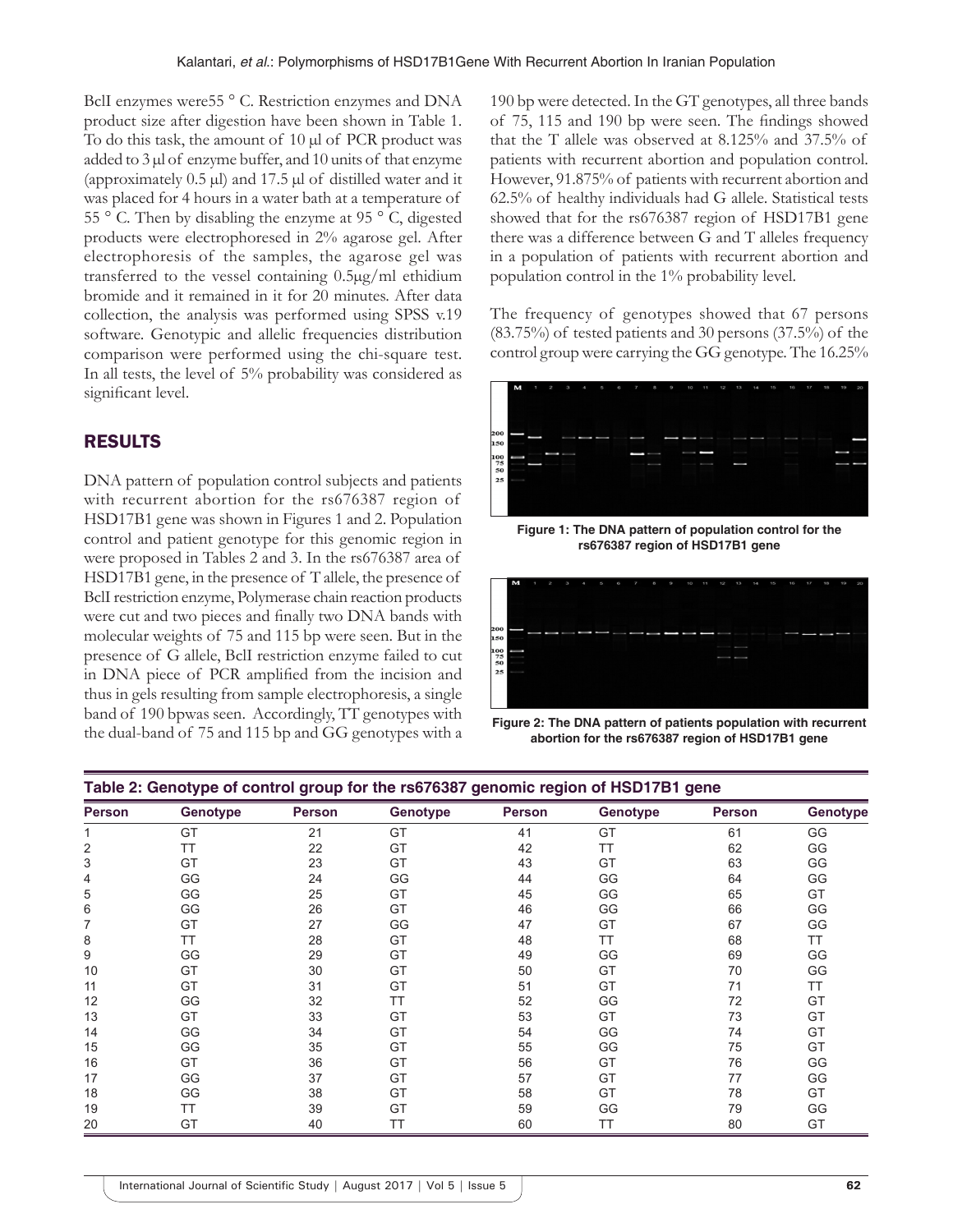(13 persons) of the patients with recurrent abortion and 50% (40 persons) of the control group had GT genotype. The important point was that none of the patient population were not carrying the TT genotype. This is despite the fact that 10 persons (12.5%) of the control group had TT genotype. The results showed that all statistical tests including test that homozygous and heterozygous were present in it (TT, GT, GG), a test that only homozygous was present (GG, TT) and test compound by TT, GG +  $GT$  and  $GG$ ,  $GT + TT$ , had a difference in probability level of 1% between the population of patients with recurrent abortion and control group. According to these results, in general, we can say that in the studied population, there was a difference in probability level of 1% between the genotypic frequencies of rs676387regionof HSD17B1 gene and the risk of recurrent abortion. The genotype for studied control group and patients with recurrent abortion for the rs605059 genomic region of HSD17B1 gene has proposed in Tables 4 and 5.DNA pattern of some control group and the patient has shown in Figures 3 and 4. In the study, in the presenceof A allele, restriction enzyme could not make change polymerase chain reaction of the product and so only a single band of 396 bp was shown. However, in the presence of G allele, BtsI restriction enzyme was cut PCR product and result in two pieces 291 and 105 bp. So AA, GG and AG genotypes were observed one, two and

| Table 3: Genotype for patients with recurrent abortion of the rs676387 genomic region of HSD17B1 gene |          |        |          |        |          |               |          |  |
|-------------------------------------------------------------------------------------------------------|----------|--------|----------|--------|----------|---------------|----------|--|
| <b>Person</b>                                                                                         | Genotype | Person | Genotype | Person | Genotype | <b>Person</b> | Genotype |  |
|                                                                                                       | GG       | 21     | GG       | 41     | GG       | 61            | GG       |  |
| 2                                                                                                     | GG       | 22     | GG       | 42     | GG       | 62            | GG       |  |
| 3                                                                                                     | GG       | 23     | GT       | 43     | GG       | 63            | GG       |  |
| 4                                                                                                     | GG       | 24     | GG       | 44     | GG       | 64            | GT       |  |
| 5                                                                                                     | GG       | 25     | GT       | 45     | GG       | 65            | GG       |  |
| 6                                                                                                     | GG       | 26     | GG       | 46     | GG       | 66            | GG       |  |
|                                                                                                       | GG       | 27     | GG       | 47     | GG       | 67            | GG       |  |
| 8                                                                                                     | GG       | 28     | GG       | 48     | GG       | 68            | GG       |  |
| 9                                                                                                     | GG       | 29     | GG       | 49     | GG       | 69            | GG       |  |
| 10                                                                                                    | GG       | 30     | GG       | 50     | GG       | 70            | GG       |  |
| 11                                                                                                    | GG       | 31     | GG       | 51     | GT       | 71            | GG       |  |
| 12                                                                                                    | GT       | 32     | GG       | 52     | GG       | 72            | GG       |  |
| 13                                                                                                    | GT       | 33     | GT       | 53     | GT       | 73            | GG       |  |
| 14                                                                                                    | GG       | 34     | GG       | 54     | GG       | 74            | GG       |  |
| 15                                                                                                    | GG       | 35     | GG       | 55     | GG       | 75            | GG       |  |
| 16                                                                                                    | GG       | 36     | GT       | 56     | GG       | 76            | GT       |  |
| 17                                                                                                    | GG       | 37     | GT       | 57     | GG       | 77            | GG       |  |
| 18                                                                                                    | GG       | 38     | GG       | 58     | GG       | 78            | GG       |  |
| 19                                                                                                    | GG       | 39     | GG       | 59     | GG       | 79            | GT       |  |
| 20                                                                                                    | GG       | 40     | GG       | 60     | GG       | 80            | GT       |  |

| Table 4: Genotype of control group for the rs605059 genomic region of HSD17B1 gene |          |               |          |        |          |        |          |  |  |
|------------------------------------------------------------------------------------|----------|---------------|----------|--------|----------|--------|----------|--|--|
| <b>Person</b>                                                                      | Genotype | <b>Person</b> | Genotype | Person | Genotype | Person | Genotype |  |  |
|                                                                                    | $\cap$   |               |          |        |          |        |          |  |  |

|    | GG | 21 | GG | 41 | AG | 61 | GG |
|----|----|----|----|----|----|----|----|
| 2  | AG | 22 | GG | 42 | GG | 62 | GG |
| 3  | GG | 23 | GG | 43 | GG | 63 | AG |
| 4  | GG | 24 | GG | 44 | GG | 64 | GG |
| 5  | GG | 25 | AG | 45 | GG | 65 | GG |
| 6  | GG | 26 | GG | 46 | GG | 66 | AG |
| 7  | GG | 27 | AG | 47 | GG | 67 | GG |
| 8  | GG | 28 | GG | 48 | GG | 68 | GG |
| 9  | GG | 29 | GG | 49 | GG | 69 | GG |
| 10 | GG | 30 | GG | 50 | GG | 70 | GG |
| 11 | AG | 31 | AG | 51 | GG | 71 | GG |
| 12 | AG | 32 | AG | 52 | GG | 72 | GG |
| 13 | GG | 33 | GG | 53 | GG | 73 | GG |
| 14 | GG | 34 | GG | 54 | GG | 74 | GG |
| 15 | GG | 35 | GG | 55 | AG | 75 | AG |
| 16 | GG | 36 | AG | 56 | GG | 76 | GG |
| 17 | GG | 37 | AA | 57 | GG | 77 | GG |
| 18 | GG | 38 | AG | 58 | AG | 78 | GG |
| 19 | GG | 39 | GG | 59 | GG | 79 | AG |
| 20 | GG | 40 | GG | 60 | AG | 80 | GG |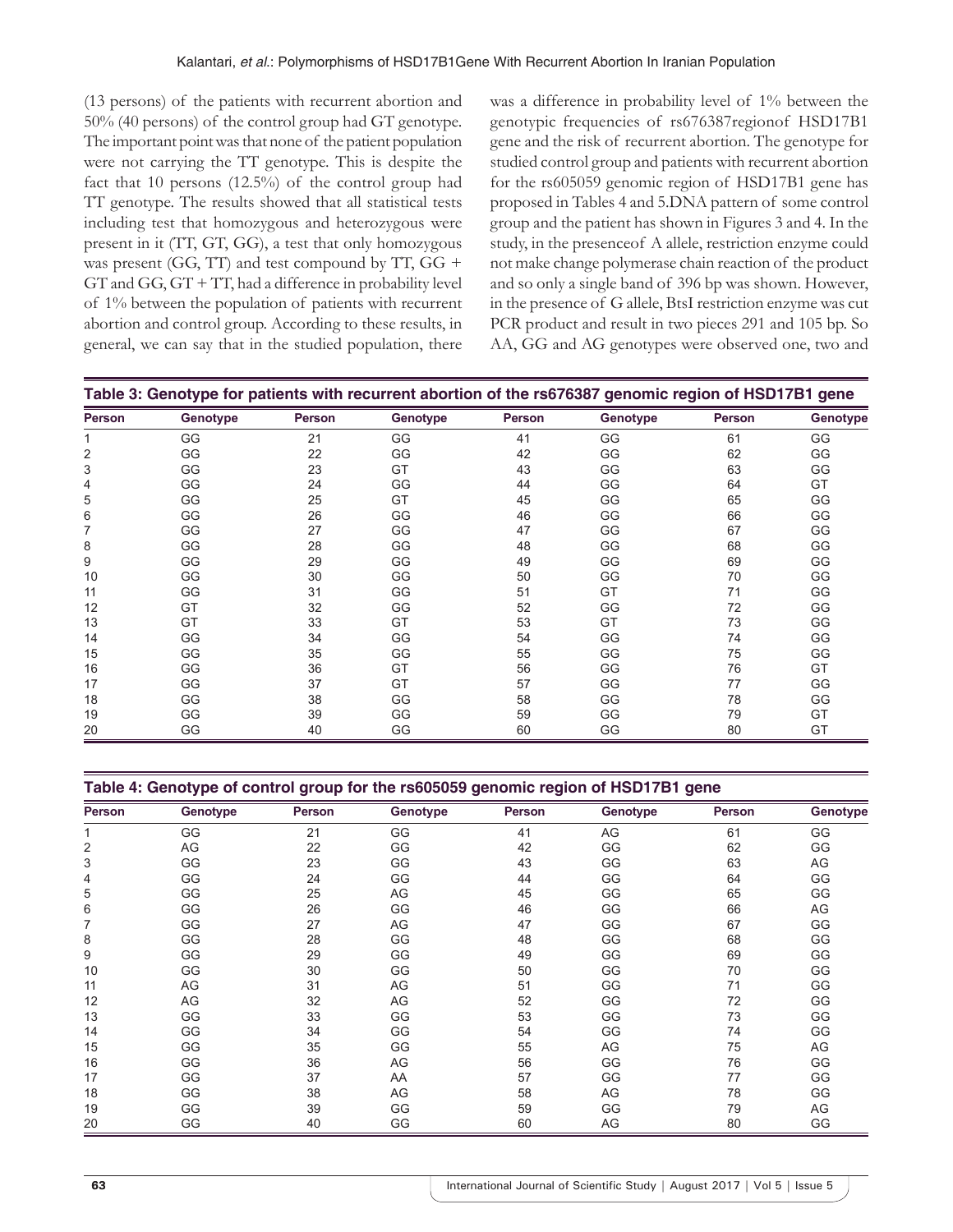| Table 5: Genotype of patients with recurrent abortion for the rs605059 genomic region of HSD17B1 gene |          |        |          |               |          |        |          |  |
|-------------------------------------------------------------------------------------------------------|----------|--------|----------|---------------|----------|--------|----------|--|
| <b>Person</b>                                                                                         | Genotype | Person | Genotype | <b>Person</b> | Genotype | Person | Genotype |  |
|                                                                                                       | GG       | 21     | GG       | 41            | AA       | 61     | GG       |  |
| 2                                                                                                     | GG       | 22     | GG       | 42            | AA       | 62     | GG       |  |
| 3                                                                                                     | GG       | 23     | GG       | 43            | AA       | 63     | GG       |  |
| 4                                                                                                     | GG       | 24     | GG       | 44            | AA       | 64     | GG       |  |
| 5                                                                                                     | GG       | 25     | GG       | 45            | AG       | 65     | GG       |  |
| 6                                                                                                     | GG       | 26     | GG       | 46            | AG       | 66     | AG       |  |
| 7                                                                                                     | GG       | 27     | GG       | 47            | GG       | 67     | GG       |  |
| 8                                                                                                     | AA       | 28     | GG       | 48            | AG       | 68     | GG       |  |
| 9                                                                                                     | AA       | 29     | AA       | 49            | GG       | 69     | GG       |  |
| 10                                                                                                    | AA       | 30     | AG       | 50            | GG       | 70     | GG       |  |
| 11                                                                                                    | AA       | 31     | GG       | 51            | AA       | 71     | AG       |  |
| 12                                                                                                    | AA       | 32     | AA       | 52            | AA       | 72     | GG       |  |
| 13                                                                                                    | AG       | 33     | AA       | 53            | AA       | 73     | AA       |  |
| 14                                                                                                    | AA       | 34     | AA       | 54            | AA       | 74     | AG       |  |
| 15                                                                                                    | AG       | 35     | AA       | 55            | AA       | 75     | AA       |  |
| 16                                                                                                    | GG       | 36     | GG       | 56            | AG       | 76     | GG       |  |
| 17                                                                                                    | AG       | 37     | GG       | 57            | GG       | 77     | GG       |  |
| 18                                                                                                    | AA       | 38     | GG       | 58            | GG       | 78     | AG       |  |
| 19                                                                                                    | AA       | 39     | GG       | 59            | AG       | 79     | GG       |  |
| 20                                                                                                    | GG       | 40     | AA       | 60            | GG       | 80     | AG       |  |



**Figure 3: The DNA pattern of control group for the rs605059 region of HSD17B1 gene**



**Figure 4: The DNA pattern of patients with recurrent abortion for the rs605059 region of HSD17B1 gene**

three bands, respectively.

The results of this study showed that for the rs605059 genomic region of HSD17B1 gene, A allele was observed at 11.875% of the control group. However, this allele existed in 40% of patients with recurrent abortion. Also, G allele at this genomic region was observed in 60% of the patients that this allele was observed in the control group more than 88% of persons. Statistical tests showed that there was a difference in the 1% possibility levelbetweenallelic frequencies in the two populations studied, and these frequencies were associated with the talent of recurrent abortion. The findings showed that in a population of patients, AA, AG and GG genotypes were observed in

25 persons (31.25%), 14 persons (17.5%) and 41 persons (51.25%), respectively. However, the AA, AG and GG genotypes made up the 1.25% (1 person), 21.25% (17 persons) and 77.5% (62 persons) of the control group. Results of testing different combinations of genotypic (AA, AG, GG and GG, AA and AA, GG + AG and GG, AG + AA), showed that genotypic frequencies between the two populations were at 1% statistical difference. According to these results, in general, we can say that statistical analysis showed that in the studied population there was a correlation between genotypic and allelic frequencies of the rs605059 genomic region of HSD17B1 gene and the risk of recurrent abortion.

# **DISCUSSION**

Based on the results, in the rs676387 region, TT genotype was not observed in a population of patients with recurrent abortion. Also for the rs605059 genomic region, AA genotype was observed only in one person in the control group. The results of this study showed that there was a significant difference between genotypic and allelic frequencies of the rs676387 genomic region of HSD17B1 gene in a population of patients with recurrent abortion and healthy mothers. That's about 92% of patients had a G allele. More than 83% of patients had GG genotype. This is despite the fact that even one person of subjects with TT genotype were not patients. T allele frequency in a population of patients was only 8.125%. As a result, in the studied population, existence of G allele has been caused increased susceptibility to recurrent abortion. Since the research about the relationship of rs676387 polymorphism of HSD17B1 gene with recurrent abortion and other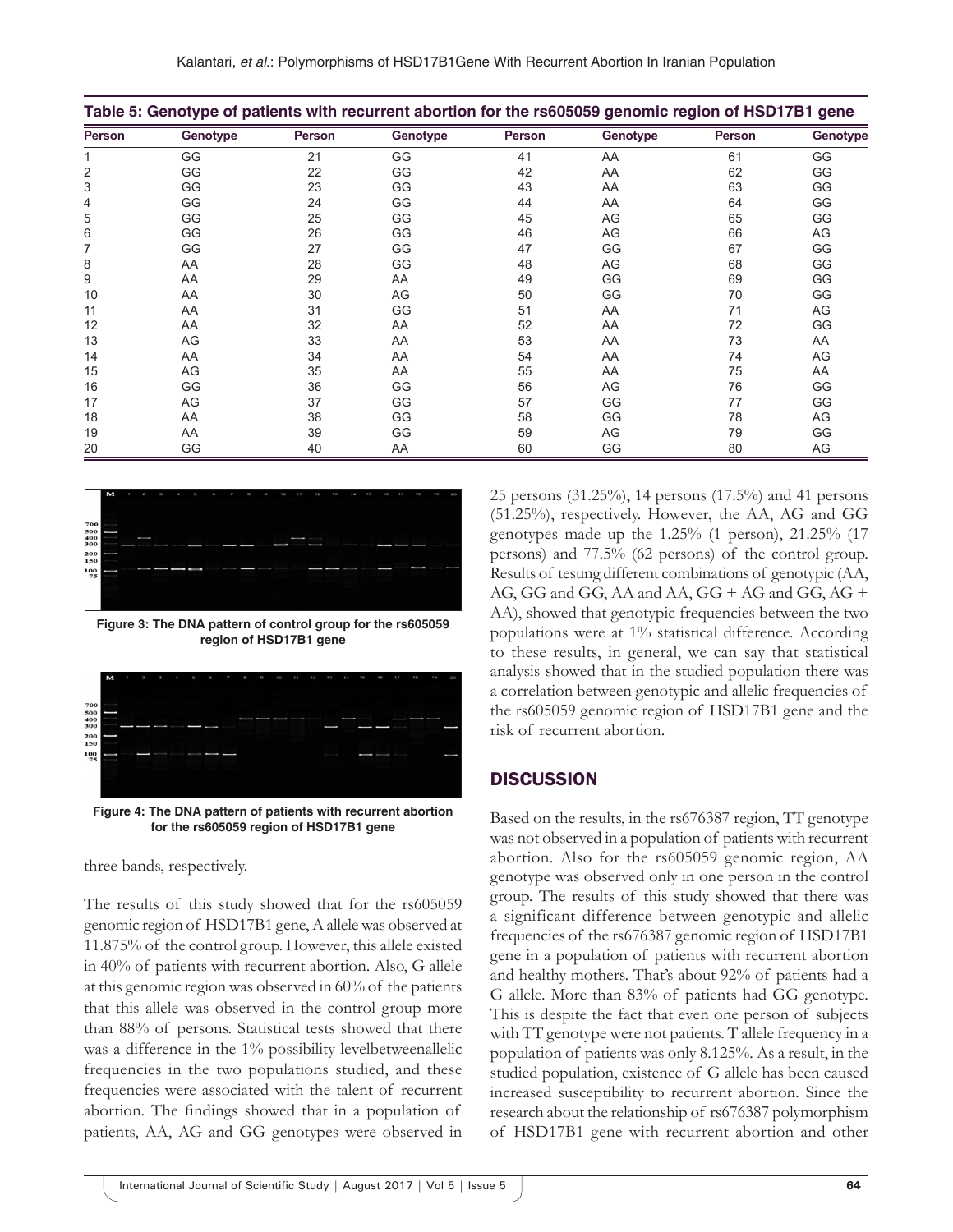uterine diseases has not been done, there was no possibility to compare the results. Several studies have shown that the rs676387 region is one of the most important areas of the HSD17B1 polymorphic gene has relationship with the risk of some diseases. The findings showed that the frequency of A and G alleles in a rs605059 genomic region of HSD17B1 gene were not the same between patients with recurrent abortion and control group and two populations had difference in this aspect. Thus, most patients had carried A allele, and G allele was more common among the control group. Statistical tests showed that for this genomic region, there was a significant difference in genotypic frequencies in a population of patients and control group. AG genotype existed in 17.5% and 21.25% of patients with recurrent abortion and the control group, respectively. However, in a population of patients with recurrent abortion, 25 persons had AA genotype and this genotype was observed only in one person of the control group. The frequency of GG genotype in the control group, was 26.25% more than the population of patients. All of these results showed that in the Iranian population, rs605059 polymorphism of HSD17B1 gene was associated with recurrent abortion disease and presence of A allele was associated with increased susceptibility to this disease. Tsuchiya and colleagues in 2005 examined the relationship between rs605059 polymorphism with the risk of endometriosis in a population of 138 healthy subjects and patients. The results showed that the presence of A allele at this genomic region was associated with an increased risk of endometriosis. Lamp and colleagues in 2011, in another study, examined the relationship between polymorphisms of HSD17B1, ESR1, ESR2, CYP19A1 and PGR genes with the risk of endometriosis. The findings also showed that A allele in the rs605059 region of HSD17B1 gene was associated with an increased risk of endometriosis. On the other hand, Cong and colleagues in 2012 examined the relationship between polymorphisms of HSD17B1 and HSD17B2 genes with the incidence of uterine tumors among 338 healthy women and women with uterine tumor. The findings showed that all threegenomic regions in the evaluated population were polymorphism and AA genotypic frequency and A allelic were significantly higher in the patients compared to healthy people. In another study, Ntostis and colleagues in 2015 studied the relationship of rs605059 regionpolymorphism of HSD17B1 gene with the risk of recurrent abortion in the population consisted of 138 patients with a history of recurrent abortion 3 times and 140 persons of the control group. The results showed that the frequency of AA, AG and GG genotypes in the population of patients were  $0.22\%$ ,  $0.45\%$  and  $0.33\%$  and in control group were 0.37%, 0.41% and 0.22%, respectively. Also, the frequency of A allele in the patients population and control group

were0.44% and 0.57%, respectively. However, the G allele frequency in the population of people with recurrent abortion and healthy individuals were estimated 0.56% and 0.43% respectively. Statistical analyzes showed that in this population there was a difference of genotypic and allelic frequencies between the healthy persons and patients with recurrent abortion and therefore rs605059 region polymorphism of HSD17B1 gene was associated with recurrent abortion. One of the main tasks HSD17B1 gene is encoding the 17b-hydroxy steroid dehydrogenase type1 enzyme. This enzyme has a special role in the conversion of estrone to estradiol and this case can be a good justification for the relationship of polymorphisms for this gene with recurrent abortion. So polymorphism of rs605059 and rs676387 genomic regions of HSD17B1 gene can be used as markers for identification of mothers that have more prone to recurrent abortion. But of course, the results of this study are only valid for the studied population and to be able to use this polymorphism of the genomic regions as genetic markers, this results must be approved on other researches that done on other populations.

## REFERENCES

- 1. Abbasi Rad, N., Hadi Nadoushan, H.H., Eslami, G., MirGhani Zadeh, S.E. 2013. Comparison of Foxp3 genotype in women with recurrent abortion and control group. Journal of Esfahan Medical School. 31: 1141-1148.
- 2. Ahmadi, R., Salehi, Z., Zahirr, Z., Faraji Saravani, M. 2013. Investigating polymorphism of GSTM1 gene and abortion in Gilan province. Journal of Mazandaran University of Medical Sciences. 23: 241-234.
- 3. Baek, K.H., Lee, E.J., Kim, Y.S. 2007. Recurrent pregnancy loss: the key potential mechanisms. Trends Mol. Med. 13: 310-317.
- 4. Branch, D.W., Gibson, M., Silver, R.M. 2010. Recurrent spontaneous abortions. New England Journal of Medicine. 363: 1740-1747.
- 5. Chen, H., Nie, S., Lu, M. 2015. Association between Plasminogen Activator Inhibitor-1 Gene Polymorphisms and Recurrent Pregnancy Loss: A Systematic Review and Meta-A nalysis. American Journal of Reproductive Immunology 73-292–300.
- 6. Christiansen, O.B., Nielsen, H.S., Kolte, A., Pedersen, A.T. 2006. Research methodology and epidemiology of relevance in recurrent pregnancy loss. Semin. Reprod. Med. 24: 5-16.
- 7. Cong, R.J., Huang, Z.Y., Cong, L., Ye, Y., Wang, Z., Zha, L., Cao, L.P., Su, X.W., Yan, J., Li, Y.B. 2012. Polymorphisms in genes HSD17B1 and HSD17B2 and uterine leiomyoma risk in Chinese women. Arch. Gynecol. Obstet. 286: 701-705.
- 8. Dai, Q., Xu, W.H., Long, J.R., Courtney, R., Xiang, Y.B., Cai, Q., Cheng, J., Zheng, W., Shu, X.O. 2007. Interaction of soy and 17beta-HSD1 gene polymorphisms in the risk of endometrial cancer. Pharmacogenet Genomics. 17: 161-167.
- 9. Ford, H.B., Schust, D.J. 2009. Recurrent Pregnancy Loss: Etiology, Diagnosis, and Therapy. Reviews in Obstetrics and Gynecology. 2: 76-83.
- 10. Franssen, M.T., Korevaar, J.C., Leschot, N.J., Bossuyt, P.M., Knegt, A.C. 2005. Gerssen-Schoorl KB. Selective chromosome analysis in couples with two or more miscarriages: case-control study. BMJ. 331: 137-141.
- 11. Glueck, C.J., Gogenini, S., Munjal, J., Tracy, T., Pranikoff, J.,Wang, P., Factor, V. 2008. Leiden mutation: a treatable etiologyfor sporadic and recurrent pregnancy loss. Fertil Steril.89: 410-416.
- 12. Glueck, C.J., Wang, P., Goldenberg, N., Sieve-Smith, L. 2002. Pregnancy outcomes among women with polycystic ovary syndrome treated with metformin. Hum. Reprod. 17: 2858-2864.
- 13. Jaber, M., Sharif, F. 2014. Association between functional polymorphisms of Foxp3 and Interleukin-21 genes with the occurrence of recurrent